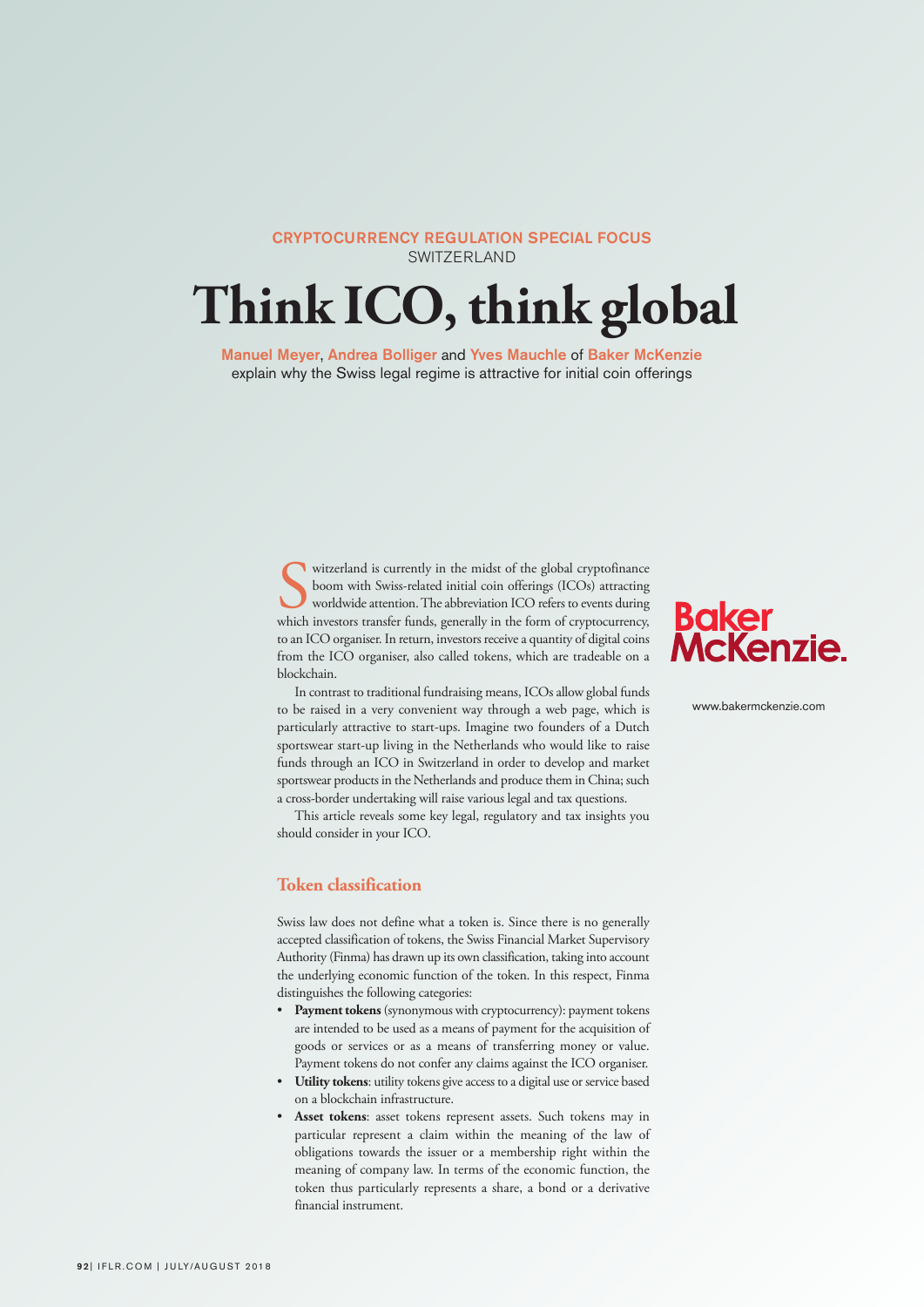

**Manuel Meyer** *Partner, Baker McKenzie* Zurich, Switzerland T: +41 44 384 14 65  $F: +41$  44 384 12 84 E: manuel.meyer@bakermckenzie.com W: www.bakermckenzie.com

#### About the author

Dr Manuel Meyer is a partner in Baker McKenzie's Zurich office and head of the corporate and reorganisations practice group. He is also a member of the firms' innovation committee.

Manuel advises national and international investors such as multinationals private equity and venture funds in connection with investments in Swiss-based companies, the reorganisation of acquired businesses and the development of investment and ownership structures. In particular, he has established a noteworthy reputation in the fintech environment in constantly developing new legal structures to fit market needs. He is an architect of the legal structure of the equity-linked token.

In the past year, Manuel was rewarded for his dedicated work with the Client Choice Award for M&A Switzerland 2017: "Manuel is a fierce negotiator; his knowledge is not limited to mergers and acquisitions, he has equal expertise in all fields of law." "He is fast, reliable and always delivers top-quality advice, which is a rare combination."

• **Hybrid tokens**: the individual token classifications set out above are not mutually exclusive. For instance, asset and utility tokens can also include functions of a payment token.

This token classification is essential for the assessment of the applicable regulatory framework of an ICO in Switzerland. However, given that it is the first token classification that has ever been published by a Swiss authority, it may also become relevant for the tax assessment



**Andrea B Bolliger** *Certified tax expert, Baker McKenzie* Zurich, Switzerland T: +41 44 384 13 70 F: +41 44 384 12 84 E: andrea.bolliger@bakermckenzie.com W: www.bakermckenzie.com

#### About the author

Andrea Bolliger is a member of Baker McKenzie's tax and global wealth management practice groups in Zurich, Switzerland. Andrea graduated from the University of St Gallen (HSG School of Law) in 1998 and was admitted to the bar in 2000. He earned an LLM in American law from Boston University in 2001. In 2004, he became a certified Swiss tax expert. Since 2001 he has worked for leading international law firms in Zurich as well as for the tax authorities of the Canton Zurich.

Andrea has over 10 years of experience in all tax matters, both corporate and individual. His practice focuses in particular on national and international corporate tax matters, including restructurings, M&A, employee participation plans, corporate finance, tax planning and structuring, as well as tax controversy. Further, he has broad experience in advising private clients in complex national and international tax planning, including relocation, estate planning, and all aspects of wealth management.

of the competent Swiss tax authorities and may even have an impact on civil courts when assessing civil law questions in connection with tokens and ICOs.

# **Picking the right legal structure**

The example of the Dutch sportswear start-up clearly demonstrates the complexity of selecting the appropriate legal structure, which



**Yves Mauchle** *Associate, Baker McKenzie* Zurich, Switzerland T: +41 44 384 14 12 F: +41 44 384 12 84 E: yves.mauchle@bakermckenzie.com W: www.bakermckenzie.com

### About the author

Dr Yves Mauchle is an associate in Baker McKenzie's corporate finance group in Zurich. He studied law and economics (MA 2012) and accounting and finance (MA 2015) at the University of St Gallen (HSG) and completed his PhD in Law in 2016. His dissertation in the field of financial services regulation earned him the Issekutz Award for outstanding achievement in business law.

Yves's practice focuses on debt and equity capital markets, regulatory issues, and corporate restructurings. He is admitted to practice law in Switzerland since 2013. Yves regularly advises on capital market transactions such as IPOs or bond issuances and represents financial institutions on regulatory matters. He also focuses on the particular regulatory challenges posed by fintech business models, such as crowdfunding and blockchain applications, including initial coin offerings.

fundamentally consists of two layers. Firstly, the type of legal entity of the ICO organiser has to be carefully selected. In order for an ICO to qualify as a Swiss ICO, the ICO organiser must belocated in Switzerland. Secondly, it is crucial to set the legal framework allowing the transfer of the ICO proceeds from the ICO organiser to the founders in the Netherlands for development and marketing purposes and in China for production.

The structure selected will have an impact on tax, which will affect the value of ICO proceeds that will remain for the undertaking. The selection of the legal framework along with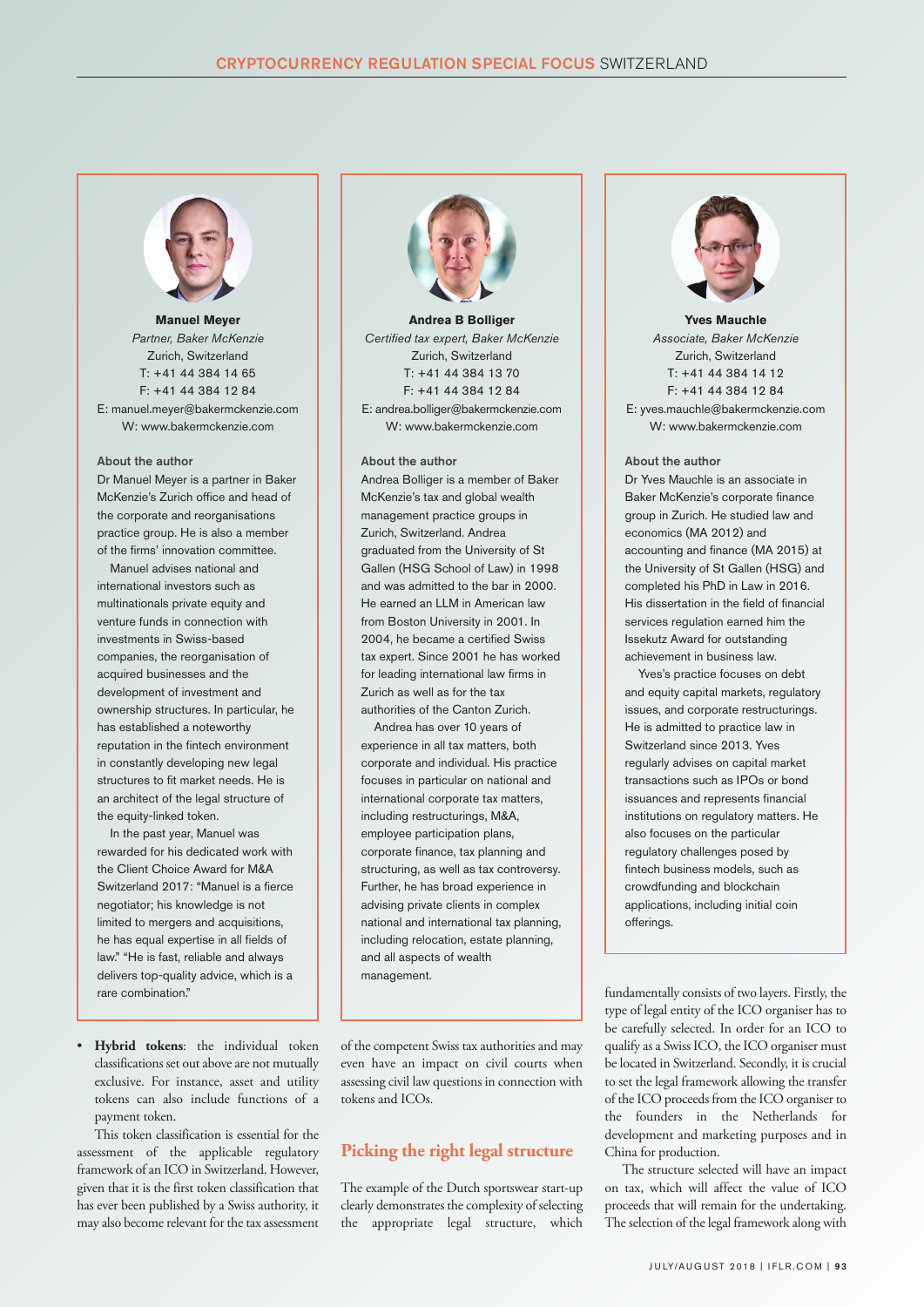the transfer of ICO proceeds has to be made on a case-by-case basis and will trigger foreign laws as soon as a cross-border situation arises, as in the Dutch sportswear example. This article therefore focuses on the selection of the type of legal entity that the ICO organiser should adopt.

Swiss law provides for different types of legal entity and allows each of them to be adjusted largely to the needs of the case. In practice, however, the predominant legal entity type used for the ICO organiser is the Swiss foundation (*Stiftung*).

The foundation is basically a fund of assets with a value of at least CHF50,000 (approximately \$50,607) endowed to a special purpose. It has a legal personality but has no shareholders. The foundation's assets are administered by the foundation council in accordance with the foundation's purpose set out in the incorporation deed. The foundation council must be composed of at least three members, whereby at least one member with single signature authority or, alternatively, two members with joint signature authority must be Swiss or EU citizens residing in Switzerland. The foundation council is under state supervision with regards to the use of the foundation's assets.The state supervision is one of the major advantages of the foundation for ICO because this supervision warrants to the investors that the ICO proceeds will be administered in accordance with the foundation's purpose.

The foundation was also preferred in the past for regulatory purposes. However, nowadays Finma focuses on the type of token rather than on the legal entity type of the ICO organiser. Foundations, however, benefit from preferential income tax rate and may even be released from income tax if they perform nonprofit objectives, which will not be the case if the founders have a financial interest in the foundation, as is the case for most ICOs like our Dutch sportswear start-up example. Moreover, foundations are not subject to Swiss withholding tax.

A fundamental disadvantage of the foundation for our sportswear start-up example is that the founders may encounter issues with the foundation council regarding the use of the ICO proceeds in the Netherlands for the development and marketing activities and in China for the production. The founders do not control the foundation council. The latter in collaboration with the state supervisory authority will determine, at their own discretion, whether or not the use of ICO proceeds is in line with the foundation's

purpose. There are examples in the past where the proceeds of successful ICOs were blocked in the foundation because the foundation council and the founders could not agree on the use of the ICO proceeds. The intended use of ICO proceeds should thus be accurately described in the foundation's purpose. However, given that the purpose of a foundation must not be changed for a 10-year term, the more accurate this description is, the less flexibility the founders have in view of a potential future game changer.

As opposed to the foundation, the company limited by shares (*Aktiengesellschaft*) and the limited liability company (LLC) (*Gesellschaft mit beschränkter Haftung*) are much more flexible. These legal entity types also have legal personality and are managed by a board. The board may consist of one member only and board members do not need to be Swiss or EU citizens. However, at least one board member with single signature authority or, alternatively, two members with joint signature authority each must reside in Switzerland. Companies limited by shares and LLCs are held by shareholders and are not under state supervision. The minimum share capital of a company limited by shares amounts to CHF100,000 and CHF20,000 for an LLC. As opposed to the foundation, the shareholders keep control over the ICO proceeds. Furthermore, and in contrast to a foundation, these legal entity types can issue asset tokens conferring rights to their equity, which is by far more interesting for investors.

# **How to clear the regulatory hurdles**

While ICOs are not regulated as such, they are met by a variety of Swiss financial market regulations. Given the wide variety of types of token and ICO set-ups, the specific circumstances of each individual case must be assessed based on the underlying economic purpose and the specific characteristics of the issued tokens.

One possible regulatory hurdle is the Banking Act. A business conducting an ICO that accepts or advertises to the public that it will accept more than 20 deposits from the public may trigger banking licensing requirements. If the participants receive their invested capital back by handing over the tokens, the issuance is – with few exceptions – within the scope of banking regulation. However, as the issuance of tokens is in most cases not associated with claims for repayment

against the ICO organiser, token sales can usually be conducted by non-banks.

Furthermore, tokens may qualify as securities under the Financial Market Infrastructure Act (FMIA). This can have various consequences. While the distribution of self-issued uncertificated securities is mostly unregulated, the creation and issuance of derivative products on the primary market is subject to a broker-dealer licence. The same holds true for underwriting tokens and offering them to the public. Finally, trading platforms for tokens could be within the scope of the FMIA, in particular if a non-discretionary matching of orders is used.

Whether or not a token qualifies as a security under Swiss law depends on its economic function. As mentioned, Finma distinguishes between payment tokens, utility tokens and asset tokens. Payment tokens are not treated as securities. Likewise, if the sole purpose of a utility token is to confer digital access rights to an application or service (access token) and if the token can actually be used in this way at the point of issue, Finma will not treat the utility token as a security. Conversely, Finma treats asset tokens as securities if they are standardised and suitable for mass trading. Rights to acquire tokens sold in pre-sale phases of an ICO may also be considered securities.

If shares or bonds are offered for public subscription, a prospectus within the meaning of the Swiss Code of Obligations (CO) must be published. This rule will also apply if equity or bond issuances are conducted in the form of a token sale.The prospectus liability set out in the CO must above all be considered for ICOs. If rights similar to shares or bonds are offered, it is possible that a court would apply the prospectus liability rules to white papers describing ICOs. As a result, any person involved in the preparation of a white paper (including consultants) would be potentially liable for incorrect or misleading information contained in the white paper. This means, among other things, that the risks associated with the token should be thoroughly described.

Apart from prudential regulation, ICO organisers and other parties conducting business with crypto assets may be subject to antimoney-laundering (AML) rules. According to the practice of Finma, the sale of payment tokens constitutes the issuing of a means of payment and is subject to the Anti-Money-Laundering Act (AMLA), as long as the tokens can be transferred on a blockchain infrastructure. In the case of utility tokens, AML regulation is not applicable as long as the main reason for issuing the tokens is to provide access